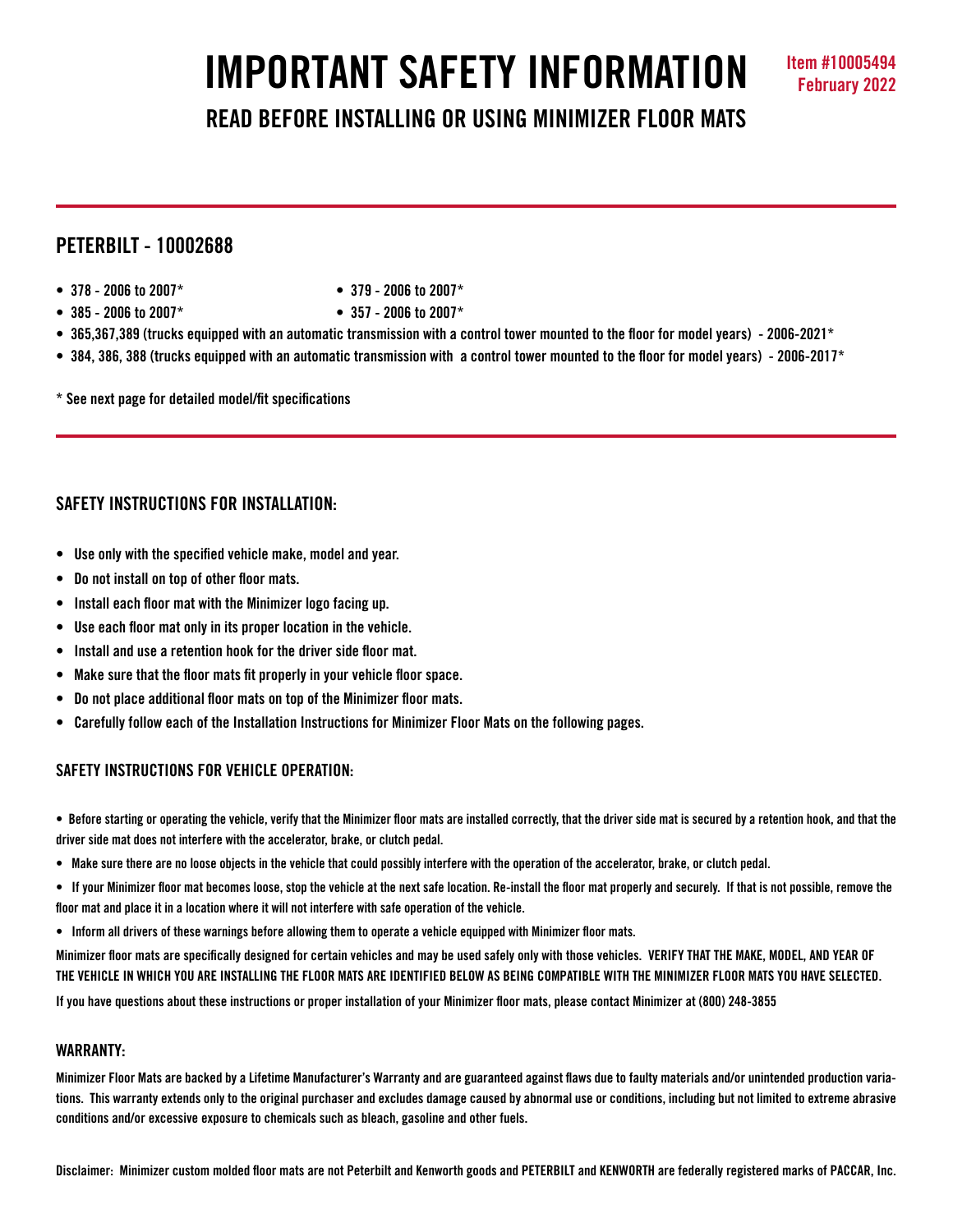# **PETERBILT FLOOR MAT KIT SPECIFICATIONS:**

**• Kit 10002688 shown in Figure 1 is compatible with Peterbilt 378, 379, 385, 357 trucks model years 2006-2007 and 365,367,384,386,388,389 trucks equipped with an automatic transmission with a control tower mounted to the floor for model years 2006-2021.**

### **Figure 1 - KIT 10002688 Contents**



**• Trucks equipped with a factory thermos holder require hand trimming of the center mat. A raised trim line is molded into the floor mat to use as a guide and for liquid containment.** 

**• Passenger side floor mat are not compatible with a fixed base passenger seat with under seat battery storage. See Figure 2 below for photo seat with battery storage.**

**Figure 2 - Passenger Seat with Battery Storage**



# **INSTALLATION INSTRUCTIONS**

**1. Remove other floor mats from the vehicle before installing Minimizer floor mats.**

**2. Install the Minimizer floor mats right side up, with the Minimizer logo visible.**

**3. Each Minimizer floor mat is contoured to fit a particular location in the vehicle and may be used safely only in that location.**

**4. The Minimizer floor mat package contains one driver mat, one passenger mat and one center mat.**

**5. Verify if the truck is equipped with a factory thermos holder between the driver and passenger seat as shown in Figure 3. If no thermos holder is present, install the center mat so the logo reads from left to right when facing forward in the cab. If the truck is equipped with a thermos holder, use a utility knife to trim the red shaded portion of the center mat as shown in Figure 4.**

### **Figure 3 - Factory Thermos Holder**



**Figure 4 - Trimming Diagram**



**6. For cases where a fire extinguisher is mounted behind the driver seat, the left rear corner of the center mat shaded in yellow may be trimmed to allow for clearance.**

**7. Next install the mat for the passenger side of the vehicle as shown in Figure 5.**

**Figure 5 - Passenger Mat Fit**